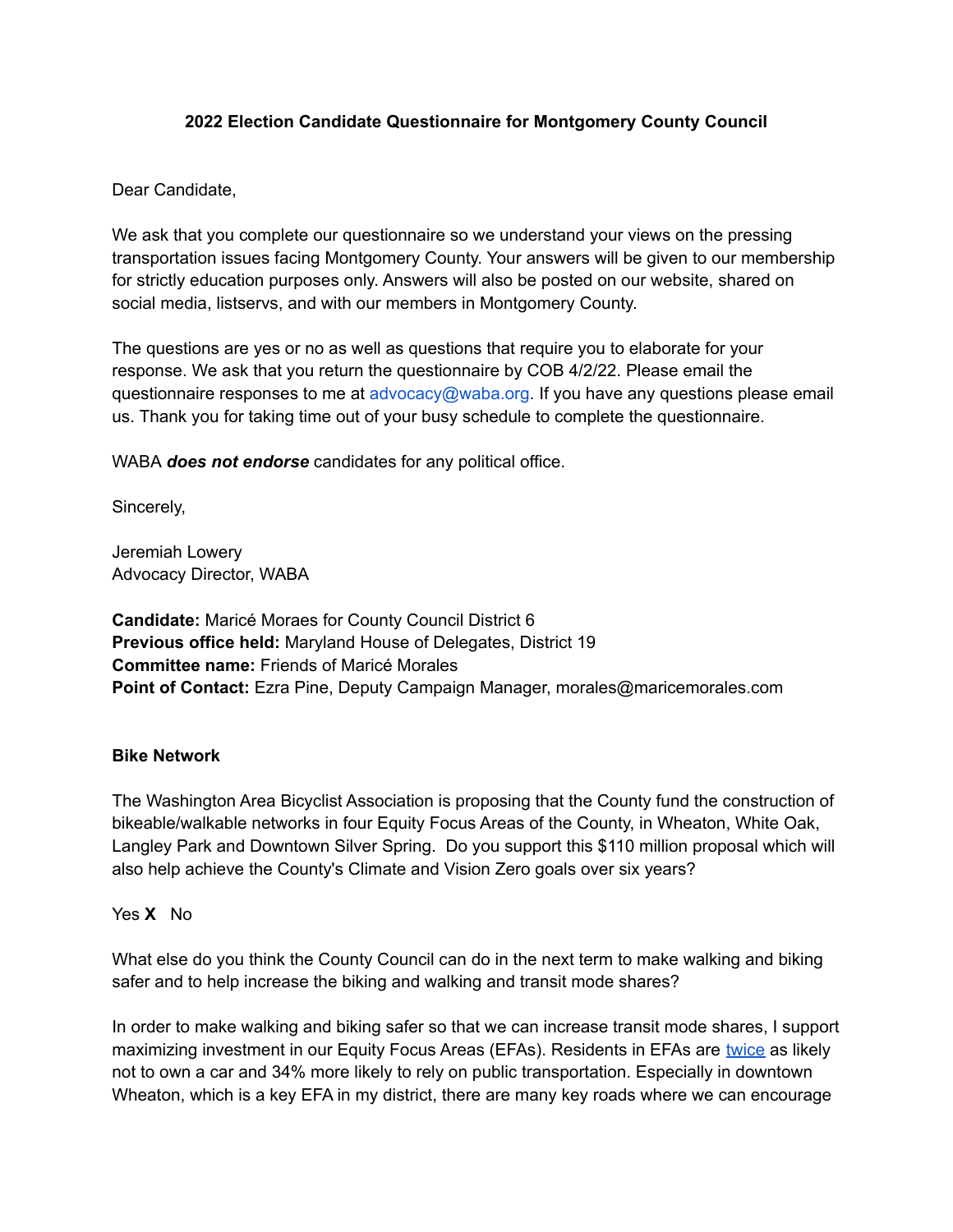safer means of transportation. The bike lanes that were piloted by the State Highway Administration (SHA) on University Boulevard Rt. 193 are a good example of the possibilities of how SHA or MDOT could work with our county to create a more bike friendly community. The County Council must constantly work to bridge the gap with community residents to ensure that there are more equitable methods of transportation that do not disrupt traffic flow. As a resident in downtown Wheaton, I experience first-hand the unsafe crossings on Veirs Mill Rd and Georgia Avenue. Similarly, as I have canvassed my district, the number one concern from residents has been road safety. On the Council, some of the changes I will help enact are protected sidewalks, dedicated bus lanes, lower speed limits, and other measures that reduce car usage and increase pedestrian safety along the busy street.

I will also lead the fight in advocating for a more efficient Bus Rapid Transit (BRT) network with dedicated lanes. BRT is critical for those who do not have access to a reliable vehicle. The Veirs Mill corridor is highly transit dependent and it is lacking a high-quality, east-west connection between Rockville & Wheaton. Currently, transit on this corridor does not meet demand and there are also reliability issues related to bus bunching and slow travel times. I support enhancing bus services, such as lane widening along for bus queue jumps, minimizing route delays due to traffic, allowing for Transit Signal Priority (TSP) along congested corridors, and reduced fare along BRT routes in EFAs.

My vision for mass transit in the county is reliant on ensuring affordability and accessibility of public transportation without compromising our commitment to quality service and economic success. I support strategies such as increasing high-density affordable housing near transit centers, which will reduce the number of miles traveled by car as well as increase equity in access to job opportunities. I believe that we can push for the redevelopment of the Wheaton Metro Station and Forest Glen Park & Ride lot, while at the same time evaluate different parking options and serve our low-income communities. I am also committed to advancing the work around Vision Zero to eliminate all traffic related fatalities, promote our walkable communities with dedicated bike lanes, and further the work that has led to our thriving and diversified local economies. Some key things the Council can focus on in this area are improved lighting, longer pedestrian lead intervals, and not allowing right on red in high traffic areas.

#### **Police out of Traffic Enforcement**

Do you support removing police from all or some traffic enforcement?

Yes **X** No

How will you balance the need for traffic enforcement and equity while in office?

As a practicing criminal defense attorney, I know pretext traffic stops are pervasive and lead to disproportionate consequences, with devastating impact to the defendant's life and a costly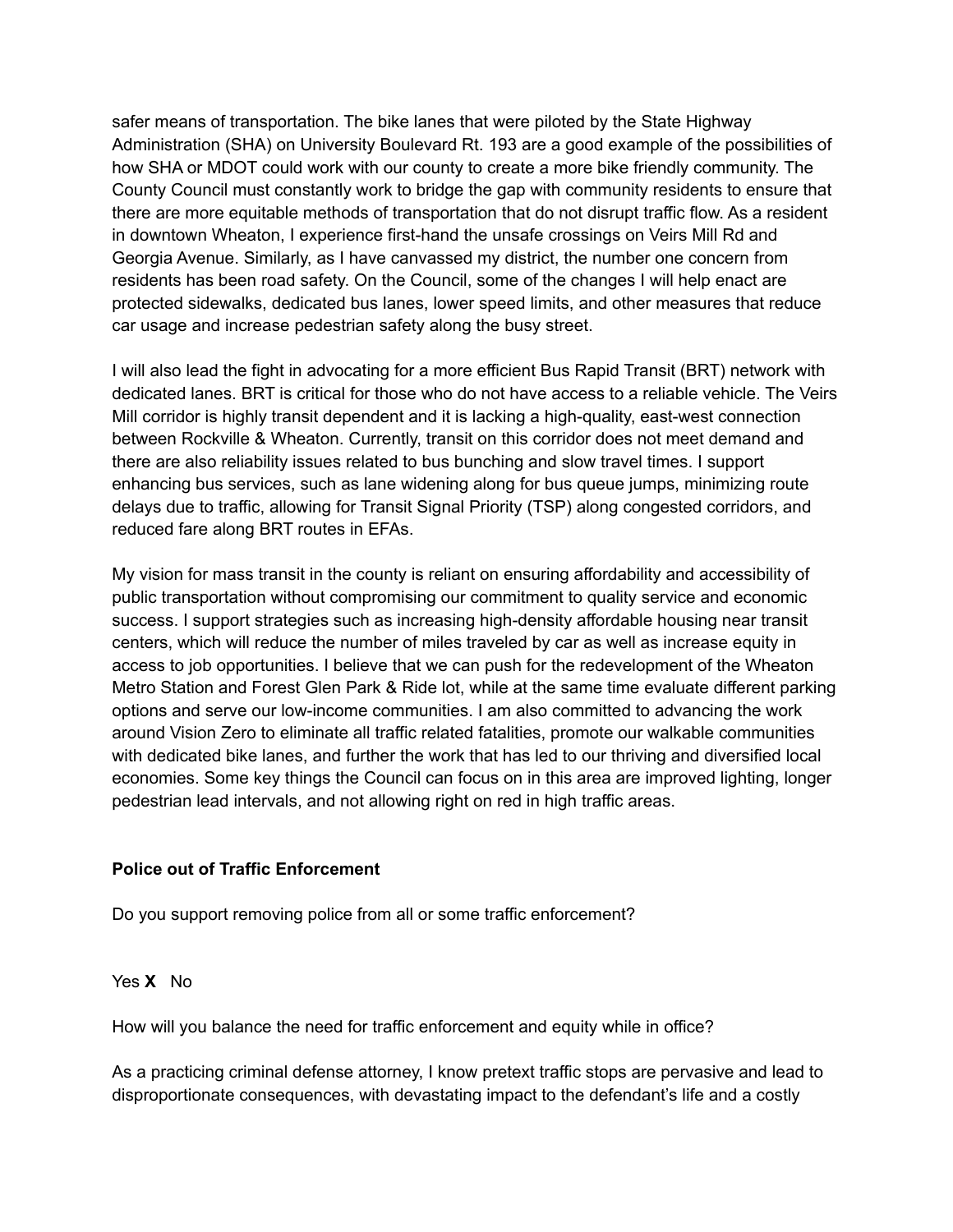process from the moment that individual is handcuffed to the moment they have served their sentence and/or potential probation. We need to be working with our county police officers on de-escalation tactics, while at the same time be investing in long-term solutions that reduce traffic incidents and protect the most vulnerable among us. The Office of Legislative Oversight report has best practices for traffic enforcement responsibilities, and how we must promote fairness, reduce bias, and highlight organizational efficiency. On the Council, I will follow the reports for those practices and reconstruct the relationship between law enforcement and the community to ensure that members are safe and comfortable within the community.

## **Trails - repaving**

Do you support fully funding the budget request of the Parks Department to include monies for repaving the Sligo, Rock Creek and Capital Crescent Trails?

Yes **X** No

## **Tunnel**

Do you support funding the \$55m project for this important regional trail connection through downtown Bethesda?

## Yes **X** No

Do you support funding that will complete construction of the project within the current FY 23-28 CIP period or sooner/later?

Yes X No

## **270 widening**

Do you support or oppose the proposal to widen parts of I-495 and I-270 to add four express toll lanes?

Yes No **X**

Why or why not? And how would you show that support or opposition. Do you support other new highways or road expansions?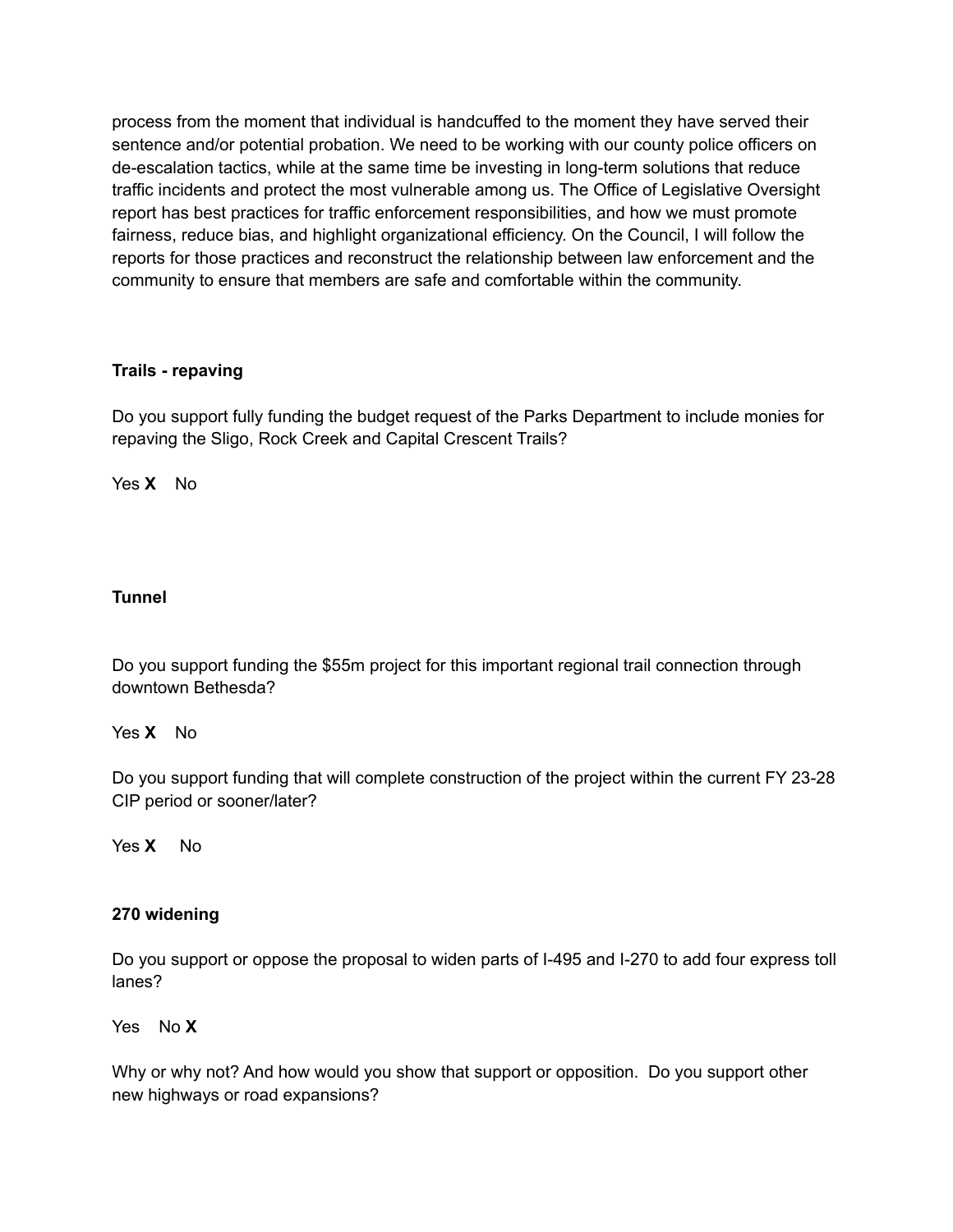I am opposed to the proposal to widen parts of I-495 and I-270. I believe that government needs to be doing everything it can to eliminate the dependency on vehicles -- especially in areas where the ecosystem already exists. By ecosystem I mean, the funding, public support and political will. Over [40%](https://www.montgomerycountymd.gov/green/climate/ghg-inventory.html) of Montgomery County's greenhouse gas emissions come from transportation. The more we move to a zero emissions environment, the better for us all. This proposal would negatively impact environmentally sensitive areas that are integral to our local climate. One thing the pandemic has shown us is that increased telework reduced traffic congestion and commuting anxiety on I-270 and I-495. I would show my opposition by voting against such legislation and strongly advising my colleagues to do the same. I can support or oppose new highway or road expansions depending on the situational context.

#### **Vision Zero**

Vision Zero - is it working and if not, what needs to be done by the County to achieve the goal of zero deaths due to traffic crashes? What would you do to work with the State Highway Administration to achieve true Vision Zero?

With Vision Zero, there is always more work we can do. In 2021, there were 480 injuries and 10 fatalities in 2021 due to traffic incidents. And this year, there are already 73 injuries and 3 fatalities. As evidenced by the victims' names, mostly communities of color and immigrant communities are affected. With the current Vision Zero plan, some areas we can improve on are adding pedestrian visibility devices, sidewalks in communities that are poorly lit, with bus stop routes near schools that cut through neighborhoods like Wheaton Hills and Glenmont Forest to avoid rush hour congestion on Georgia Ave. crossing over to Randolph Rd; we also need MDOT to remove the wait times and reduce requirements for residents seeking traffic calming installments, such as bumps or refuge islands, to reduce multilane road speeds for vehicles. This should happen especially in residential communities with RideOn bus stop routes near schools and in areas with seniors and residents with special needs.

We must invest in improved safety measures through high traffic areas that contain large amounts of pedestrian traffic. It is also imperative that the State Highway Administration not only tests running important projects, but also approves and implements them. I fully support the current \$110 million proposal for bike lanes which will also help achieve the County's Climate and Vision Zero goals over six years, \$55 million of which are exclusively set aside for Wheaton. I will leverage my relationships as a former member of the Maryland General Assembly to work with our state delegation, as well as the new leadership at the SHA that will be brought by the gubernatorial election to ensure that our communities are protected and that this proposal becomes a reality.